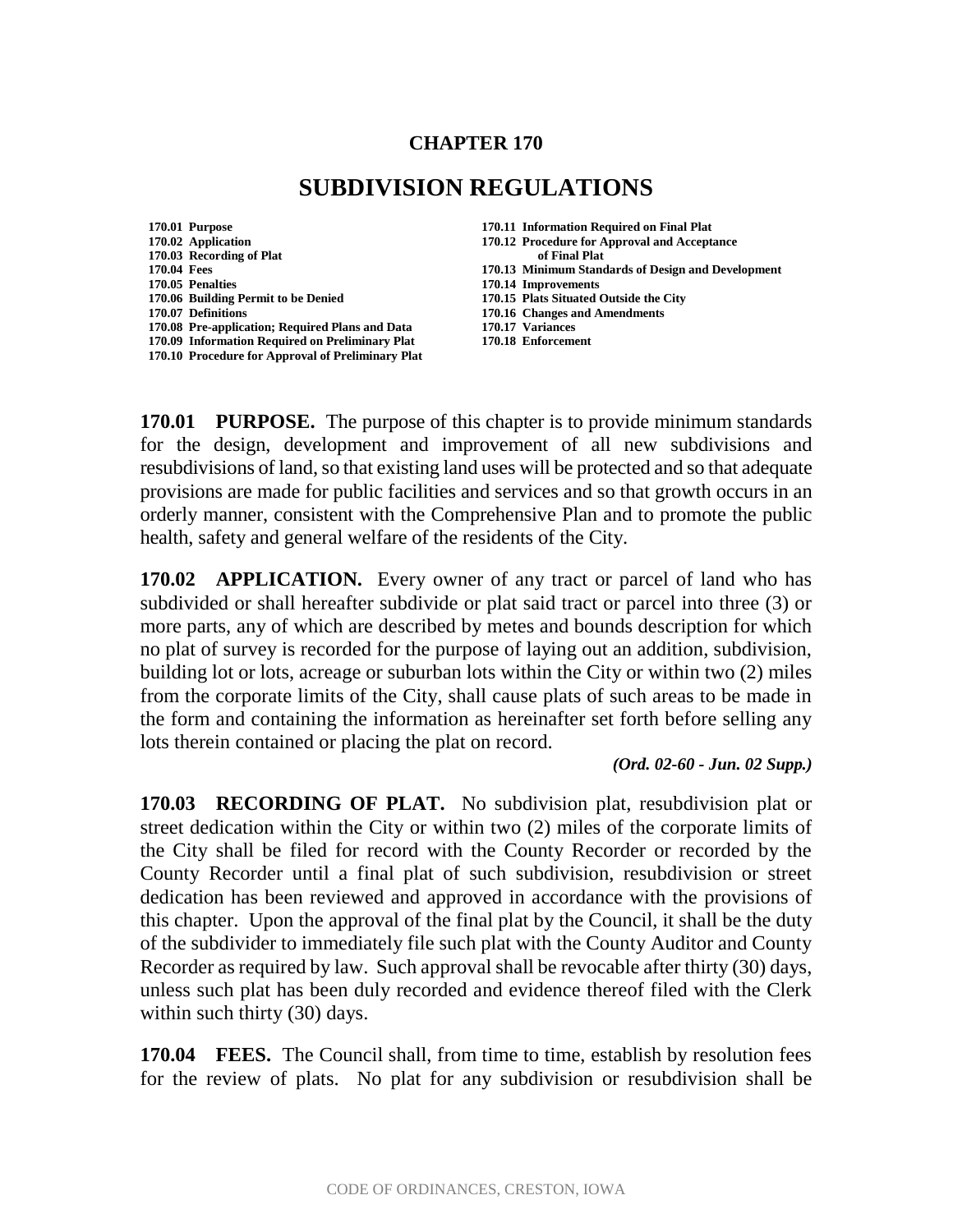considered filed with the Clerk unless and until said plat is accompanied by the fee as established by resolution of the Council and as required by this chapter.

**170.05 PENALTIES.** Any person who disposes of or offers for sale any lot or lots within the area of jurisdiction of this chapter before the plat thereof has been approved by the Council and recorded as required by law, shall forfeit and pay fifty dollars (\$50.00) for each lot or part of lot sold, disposed of or offered for sale. Nothing contained herein shall in any way limit the City's right to any other remedies available to the City for the enforcement of this chapter.

**170.06 BUILDING PERMIT TO BE DENIED.** No building permit shall be issued for construction on any lot, parcel or tract where a subdivision is required by this chapter unless and until a final plat of such subdivision has been approved and recorded in accordance with this chapter and until the improvements required by this chapter have been accepted by the City.

**170.07 DEFINITIONS.** For use in this chapter, the following words are defined.

1. "Alley" means public property dedicated to public use primarily for vehicular access to the back or side of properties otherwise abutting on a street.

2. "Block" means an area of land within a subdivision that is entirely bounded by streets, railroad rights-of-way, rivers, tracts of public land or the boundary of the subdivision.

3. "City Engineer" means the professional engineer registered in the State designated as City Engineer by the Council or other hiring authority. In the alternative, the City may designate the Public Works Director to perform the duties designated herein to be performed by the City Engineer that are not required to be performed by a licensed engineer. If the City so chooses, all references herein to the City Engineer shall be synonymous with Public Works Director.

#### *(Ord. 97-20 - Oct. 97 Supp.)*

4. "Commission" means the Planning and Zoning Commission of the City, as establishments by Chapter 23 of this Code of Ordinances.

5. "Comprehensive Plan" means the general plan for the development of the City, which plan has been adopted by the Council. Such Comprehensive Plan includes any part of such plan separately adopted and any amendment to such plan or parts thereof.

6. "Cul-de-sac" means a street having one end connecting to another street and the other end terminated by a vehicular turnaround.

7. "Easement" means authorization by a property owner for the use by another, and for a specified purpose, of any designated part of said person's property.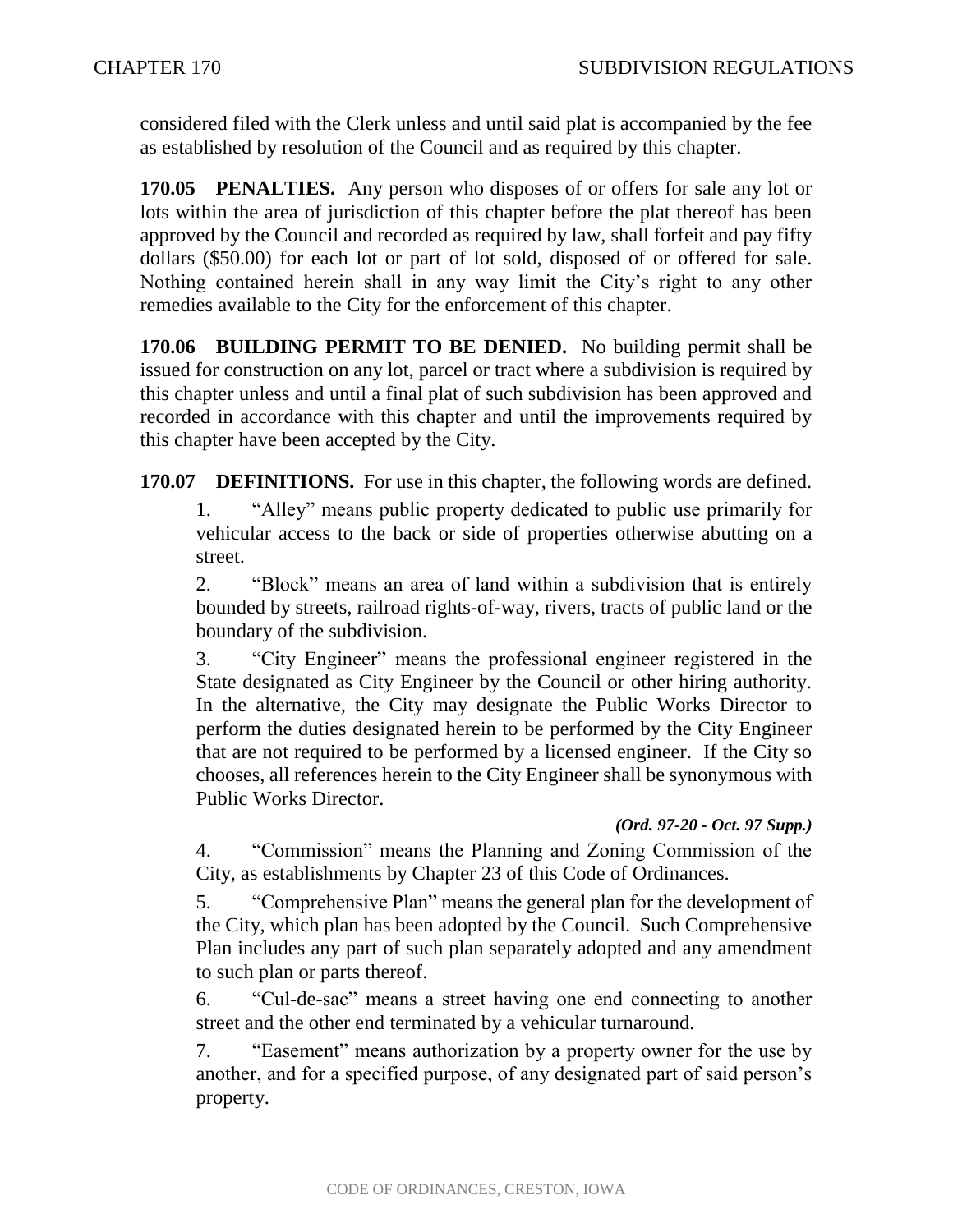8. "Flood hazard area" means any area subject to flooding by a one percent (1%) probability flood, otherwise referred to as a one hundred year flood, as designated by the State Department of Natural Resources or the Federal Insurance Administration.

9. "Floodway" means the channel of a river or other watercourse and the adjacent lands that must be reserved in order to discharge the waters of a one hundred year flood without cumulatively raising the waterway surface elevation more than one (1) foot.

10. "Improvements" means changes to land necessary to prepare it for building sites including but not limited to grading, filling, street paving, curb paving, sidewalks, walkways, water mains, sewers, drainage ways and other public works and appurtenances.

11. "Lot" means a portion of a subdivision or other parcel of land intended for the purpose, whether immediate or future, of transfer of ownership or for building development.

12. "Lot, corner" means a lot situated at the intersection of two streets.

13. "Lot, double frontage" means any lot which is not a corner lot which abuts two streets.

14. "Owner" means the legal entity holding title to the property being subdivided or such representative or agent as is fully empowered to act on the owner's behalf.

15. "Plat" means the map, drawing or chart on which the subdivider's plan for the subdivision is presented in the form which, if approved by the Council and Commission, will be filed and recorded with the County Recorder.

16. "Plats Officer" means the individual assigned the duty to administer this chapter by the Council or other appointing authority.

17. "Resubdivision" means any subdivision of land which has previously been included in a recorded plat. In appropriate context it may be a verb referring to the act of preparing a plat of previously subdivided land.

18. "Street" means public property, not an alley, intended for vehicular circulation. In appropriate context, the term "street" may refer to the rightof-way bounded by the property lines of such public property or may refer to the paving installed within such right-of-way.

19. "Street, arterial" means a street primarily intended to carry traffic from one part of the City to another, and not intended to provide access to abutting property.

20. "Street, major" means an arterial street or other street which has or is planned to have continuity to carry traffic from one section of the City to another.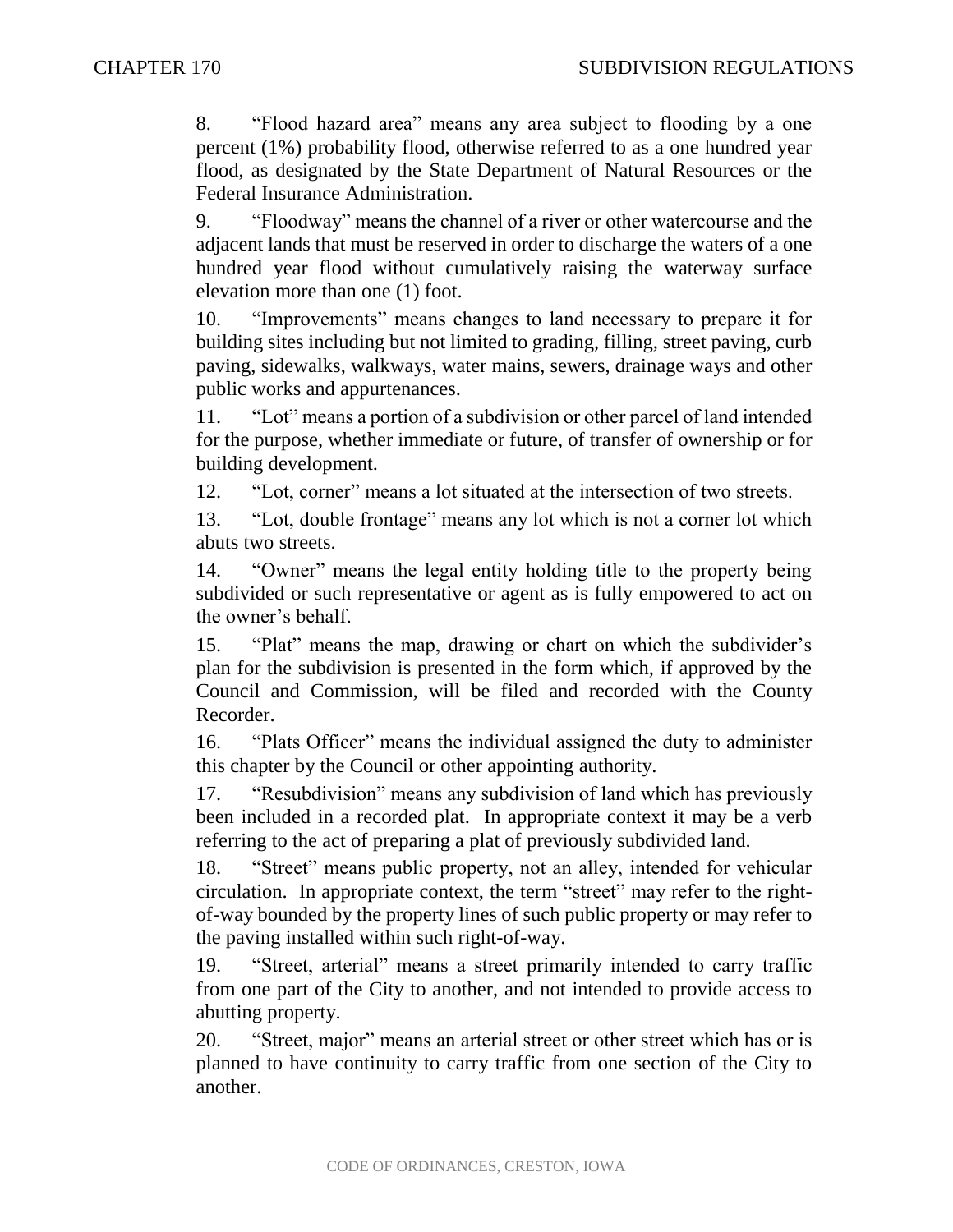21. "Subdivider" means the owner of the property being subdivided or such other person or entity empowered to act on the owner's behalf.

22. "Subdivision" means the division of land into two or more parts for the purpose, whether immediate or future, of transfer of ownership or building development. The term, when appropriate to the context, may refer to the process of subdividing or to land subdivided. However, the sale or exchange of small parcels of land to or between the owners of adjacent platted lots, where such sale or exchange does not create any additional lots and where the land sold or exchanged constitutes less than fifty percent (50%) of the area of the enlarged lot after such transfer, is not considered a subdivision.

23. "Utilities" means systems for the distribution or collection of water, gas, electricity, waste water and storm water.

# **170.08 PRE-APPLICATION; REQUIRED PLANS AND DATA.**

1. General subdivision information shall describe or outline existing conditions of the site and the proposed development as necessary to supplement the drawings required below. This information may include data on existing covenants, land, characteristics and available community facilities and utilities; and information describing the subdivision proposal such as a number of residential lots, typical lot width and depth, price range, business areas, playgrounds, park areas and other public areas, proposed protective covenants and proposed utilities and street improvements.

2. Location shall show the relationship of the proposed subdivision to existing community facilities which serve or influence it. Included are development name and location; main traffic arteries, public transportation lines; shopping centers; elementary and high schools; parks and playgrounds; principal places of employment; other community features such as railroad stations, airports, hospitals and churches; title; scale; north arrow and date.

3. Sketch plan on topographic survey shall show in simple sketch form the proposed layout of streets, lots and other features in relation to existing conditions. The sketch plan may be a free-hand pencil sketch made directly on a print of the topographic survey. In any event the sketch plan shall include either the existing topographic data listed in Section 170.09 below or such of these data as the Commission determines necessary for its consideration of the proposed sketch plan.

**170.09 INFORMATION REQUIRED ON PRELIMINARY PLAT.** In seeking to subdivide land into lots and/or to dedicate streets, alleys or other lands for public use, the owner shall submit four copies of a preliminary plat to the Commission before submission of a final plat. The preliminary plat shall be drawn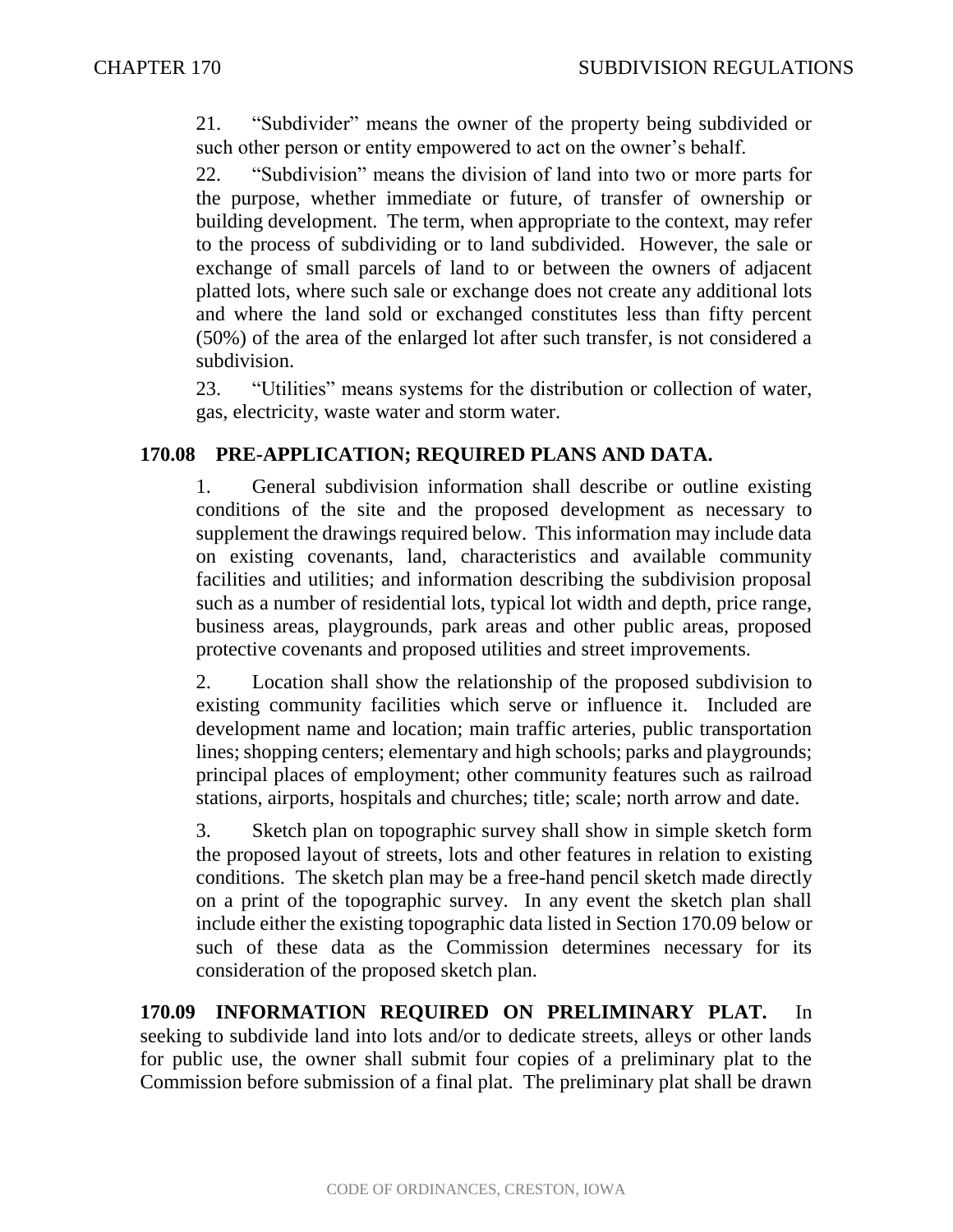to a scale of 100 feet to 1 inch or larger and shall show or be accompanied by the following:

1. The dimensions and location of the property to be platted.

2. The location of property lines, buildings, water courses, tree masses and other existing features affecting the plat.

3. The location and width of proposed and existing streets, alleys and lots included in the plat; also similar facts regarding streets and alleys in the property immediately adjacent.

4. The location and size of existing public sewers, gas and water mains within the tract immediately adjacent thereof.

5. The names and location of all adjoining subdivisions.

6. The title under which the proposed subdivision is to be recorded and the name of the subdivider.

7. Contours at intervals of two feet or less.

8. The scale, date and north point.

9. The plat shall be accompanied by a written and signed statement in which the subdivider sets forth the proposed restrictions, easements, building lines, public improvements, etc. within the area of the plat. The plat must meet all requirements of the zoning regulations for the district in which it is located and shall be in general conformity with the Comprehensive Plan.

10. The plat shall be plainly marked "Preliminary Plat."

11. The plat shall be accompanied by three (3) reduced copies no larger than 8.5 x 14 inches for submission to members of the Planning and Zoning Commission for review. *(Ord. 97-20 - Oct. 97 Supp.)*

**170.10 PROCEDURE FOR APPROVAL OF PRELIMINARY PLAT.** Four copies of the preliminary plat, one copy of an attorney's title opinion addressed to the Commission, together with three copies of the owner's statement, shall be filed with the Commission and there shall forthwith be referred one copy of the plat and a copy of the owner's statement to the City Engineer. The City Engineer shall examine said plat as to its compliance with the laws and ordinances of the City, the existing street system, and good engineering practices and shall submit findings in duplicate to the Commission, together with the copy of the plat received. When the Engineer's report is received by the Commission, it shall then set forth its recommendations in writing, whether of approval, modification or disapproval. In case of modification or disapproval, it shall give its reasons therefor. The Commission shall forthwith submit all four copies of the preliminary plat, together with a copy of the owner's statement, a copy of the Engineer's report and a signed copy of its recommendations to the Council. The Council shall then take action upon the preliminary plat, certifying its approval or disapproval. In case of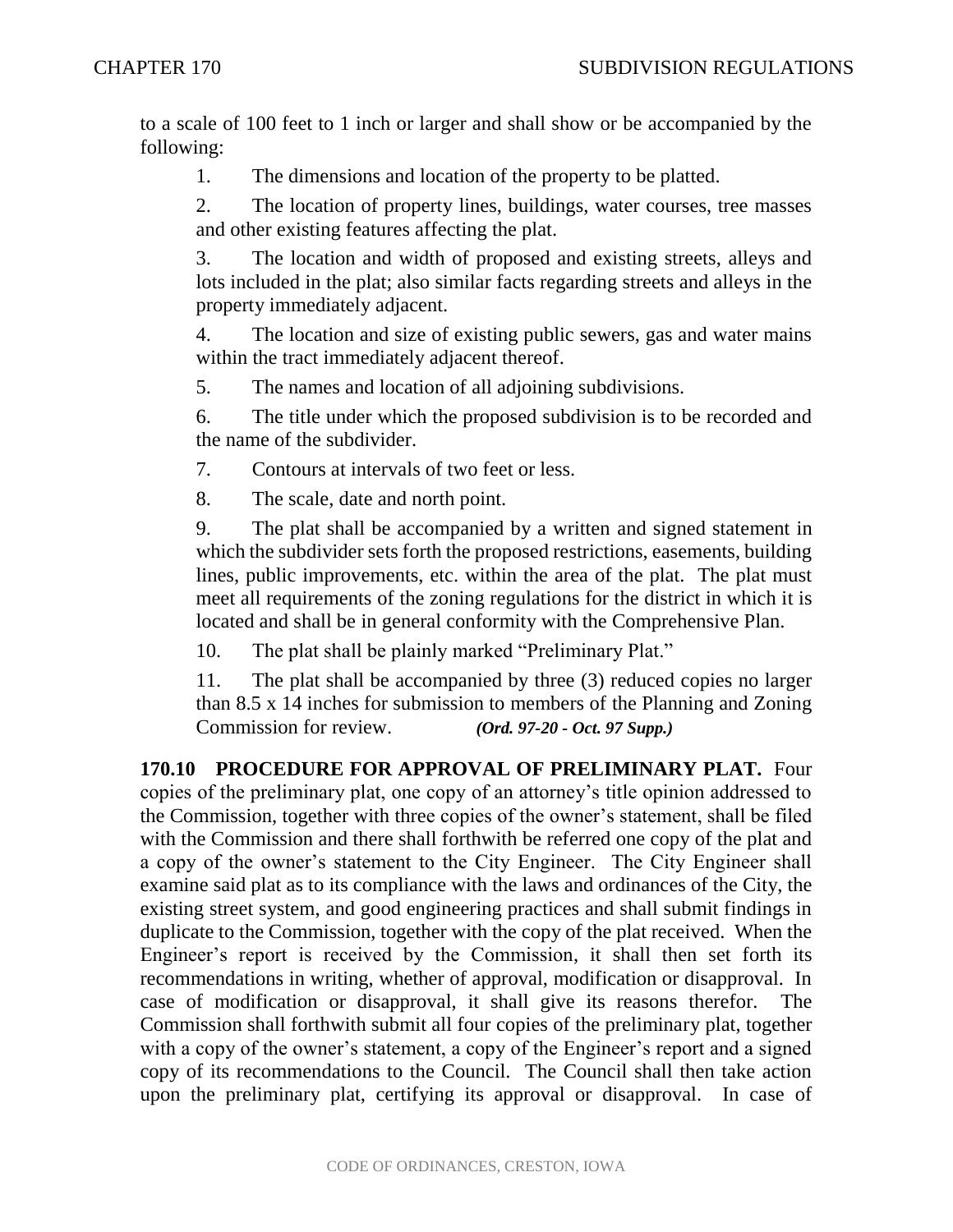disapproval, it shall give its reasons therefor. If approved and all four copies duly certified, one copy shall be delivered to the Commission, one to the City Engineer, one to the Clerk and the fourth shall be returned to the owner or subdivider. The approval of the preliminary plat by the Council does not constitute acceptance of the subdivision, but shall be authorization to proceed with the preparation of the final plat.

**170.11 INFORMATION REQUIRED ON FINAL PLAT.** The final plat shall be drawn to a scale of 100 feet to 1 inch or larger and shall show or be accompanied by the following:

1. The boundaries of the property and lines of all proposed streets and alleys, with their widths and names and the lines and dimensions of any other portions intended to be dedicated to the public use, and the centerline elevations duly recorded.

2. All lots lines, and an identification system for all lots and blocks, with figures showing their dimensions.

3. Building lines and easements for any rights-of-way provided for public use, services or utilities, with figures showing their dimensions, unless the subdivider desires to describe the easements for public use, services or utilities in the owner's statement of the plat.

4. All dimensions, both linear and angular, necessary for locating lots, tracts or parcels of ground, streets, alleys and easements, and the boundaries of the subdivision; the linear dimensions are to be expressed in feet and decimals of a foot.

5. The necessary functions for all curvilinear lines and streets and radii for all rounded corners.

6. All survey monuments, ties to a section or quarter section corner, and bench marks, together with their description and measurements relative to the plat.

7. Name of subdivision, location and extent of property subdivided, points of compass, scale and date of plat.

8. Where previous easements appear on a separate instrument, reference to such instrument shall be made on the plat.

9. Complete engineering data covering cross sections, profiles and proposed grades for the improvements required, all to the satisfaction of the City Engineer.

10. The final plat shall be accompanied by the following instruments:

A. Certification under seal by a land surveyor, licensed under the laws of the State.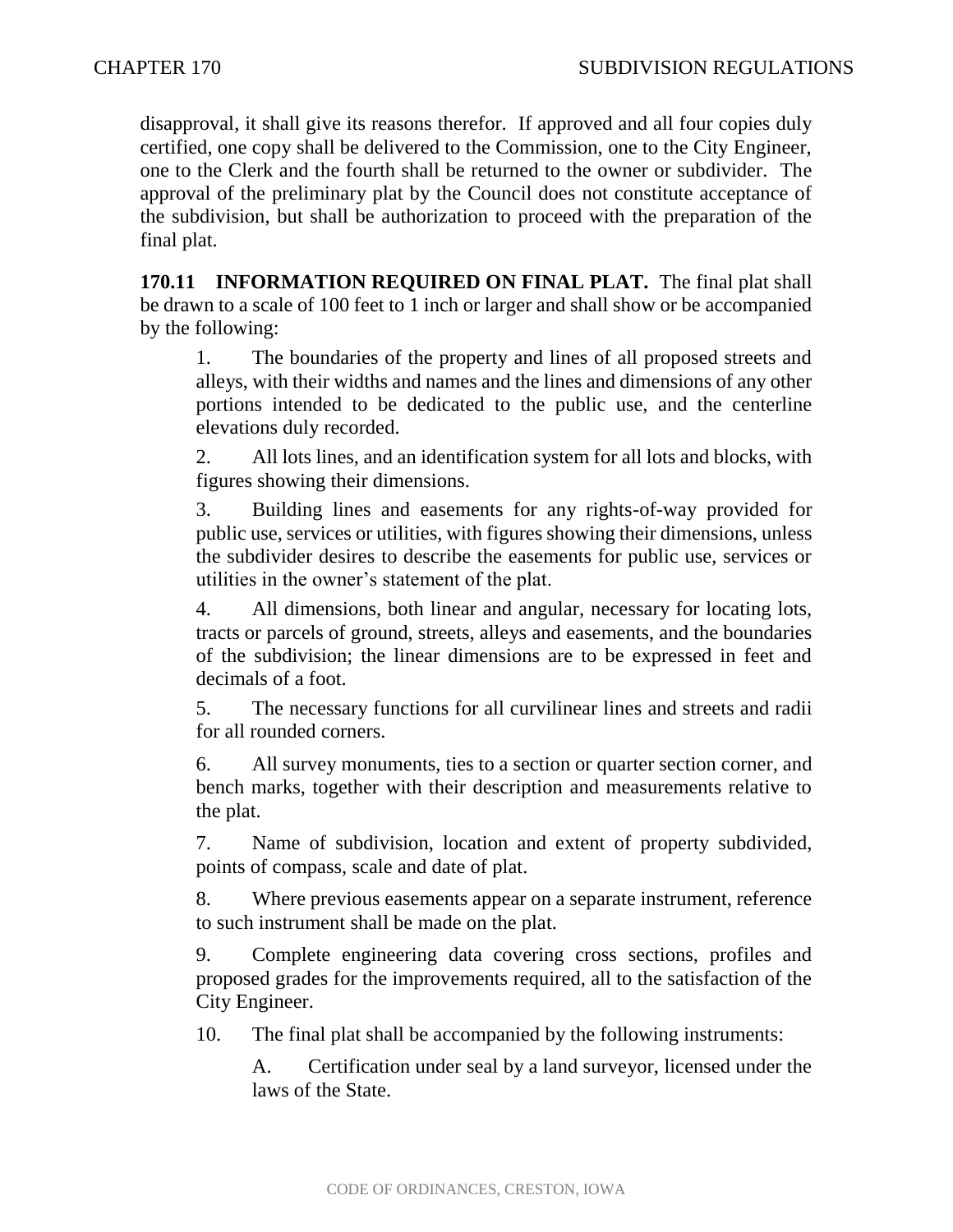B. A certified statement from the owner and spouse, if any, that the subdivision as it appears on the plat is with their free consent and is in accordance with the desires of the owner and spouse;

C. An opinion by an attorney-at-law who has examined the abstract of title of the land being platted. The opinion shall state the names of the proprietors and holders of mortgages, liens or other encumbrances on the land being platted and shall not the encumbrances, along with any bonds securing the encumbrances.

D. A certified statement from the Treasurer of the County that the land is free from taxes and certified special assessments or that the land is free from certified taxes and that the certified special assessments are secured by a bond in compliance with Section 354.12 of the Code of Iowa.

E. A certified statement from the Clerk of the District Court that the land platted is free from all judgments, attachments, mechanics or other liens as appears by the record in that office.

F. Resolution and certificate for approval by the Council and signature of the Mayor and Clerk.

**170.12 PROCEDURE FOR APPROVAL AND ACCEPTANCE OF FINAL PLAT.** Four copies of the final plat, together with three copies of the owner's statement, shall be submitted to the Commission, and there shall forthwith be referred one copy of the plat, together with a copy of the owner's statement to the City Engineer. The City Engineer shall carefully examine said plat as to its compliance with the approved preliminary plat and shall submit findings in duplicate to the Commission, together with a copy of the plat received. When the Engineer's report is received by the Commission, it shall, as soon as possible, consider said report and pass upon the plat. When the final plat has been passed upon by the Commission, all four copies of the plat shall forthwith be transmitted to the Council, together with a copy of the owner's statement, a copy of the Engineer's report and a signed copy of its approval to the Council. When the final plat has been approved by the Council and all four copies duly certified, one copy shall be delivered to the Commission, one copy to the City Engineer, one to the Clerk and the fourth copy to the owner or subdivider for filing with the County Recorder. If the plat is disapproved by the Council such disapproval shall point out wherein said proposed plat is objectionable.

## **170.13 MINIMUM STANDARDS OF DESIGN AND DEVELOPMENT.**

1. Standards Prescribed. The standards set forth in this chapter shall be considered the minimum standards necessary to protect the public health, safety and general welfare.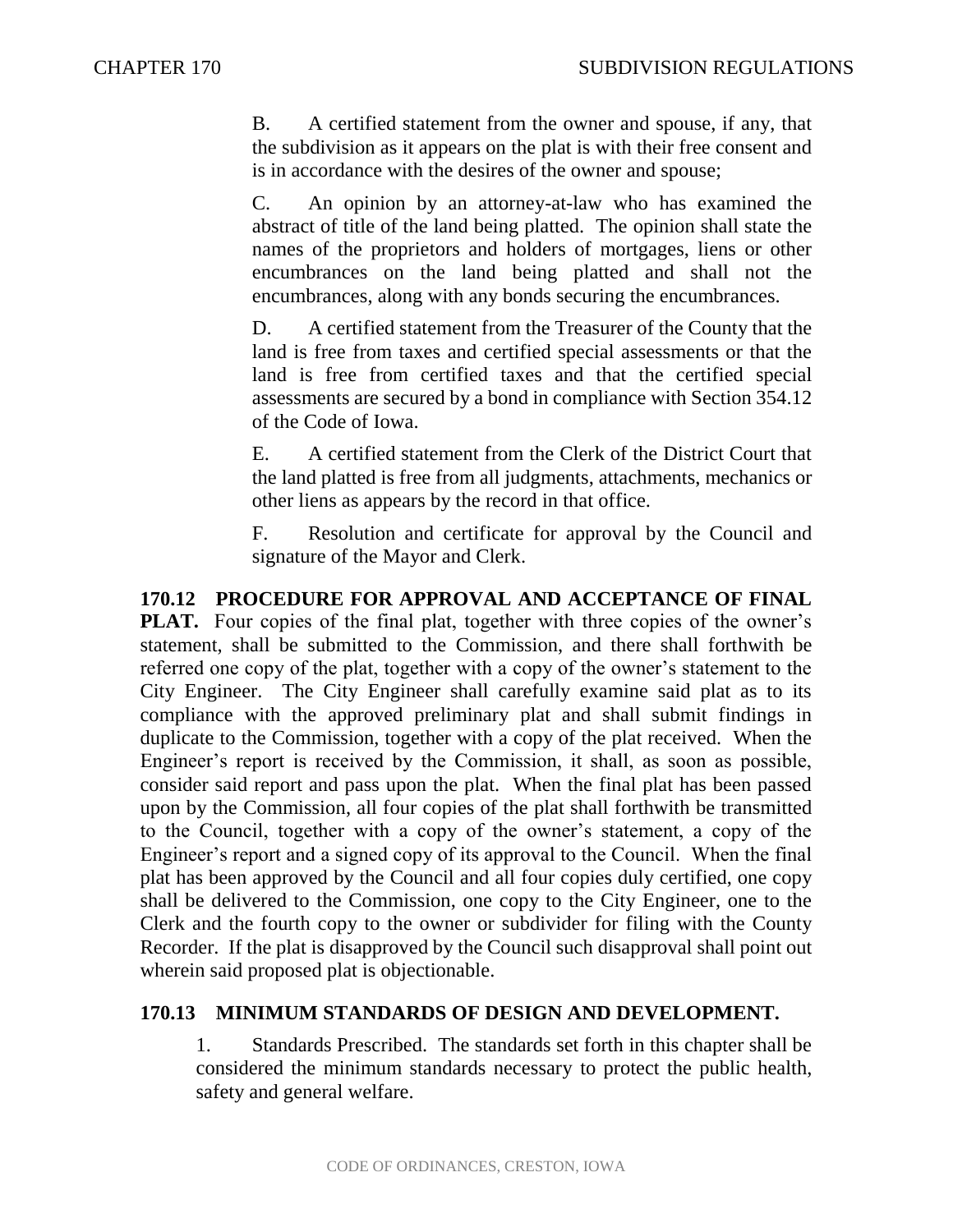2. Land Suitability. No land shall be subdivided which is found to be unsuitable for subdividing by reason of flooding, ponding, poor drainage, adverse soil conditions, adverse geological formations, unsatisfactory topography or other conditions likely to be harmful to the public health, safety or general welfare, unless such unsuitable conditions are corrected to the satisfaction of the City. If land is found to be unsuitable for subdivision for any of the reasons cited in this section the Council shall state its reasons in writing and afford the subdivider an opportunity to present data regarding such unsuitability. Thereafter, the Council may reaffirm, modify or withdraw its determination regarding such unsuitability.

3. Lands Subject to Flooding. No subdivision containing land located in a floodway or a flood hazard area shall be approved by the City without the approval of the State Department of Natural Recourses. No lot shall be located so as to include land located within a floodway or flood hazard area unless the lot is of such size and shape that it will contain a buildable area not within the floodway or flood hazard area, suitable for development as allowed by the Zoning Code for the zone in which the lot is located. Land located within a flood hazard area or a floodway may be included within a plat as follows, subject to the approval of the City:

A. Included within individual lots in the subdivision, subject to the limitations of this section.

B. Reserved as open space for recreation use by all owners of lots in the subdivision, with an appropriate legal instrument, approved by the City, providing for its care and maintenance by such owners.

C. If acceptable to the City, dedicated to the City as public open space for recreation or flood control purposes.

4. Plat to Conform to Comprehensive Plan. The arrangement, character, extent, width, grade and location of all streets and the general nature and extent of the lots and uses proposed shall conform to the Comprehensive Plan of the City; and shall conform to such other plans, including but not limited to a Major Street Plan, a Sanitary Sewer Plan or a Parks and Open Spaces Plan.

5. Construction Standards for Improvements. In addition to the standards set forth in this chapter, the City Engineer shall from time to time prepare, and the Council shall from time to time adopt by resolution, technical standards for public improvements. Such technical standards for public improvements shall contain the minimum acceptable specifications for the construction of public improvements and may vary for classes of improvements, giving due regard to the classification of streets or other improvements, and the extent and character of the area served by the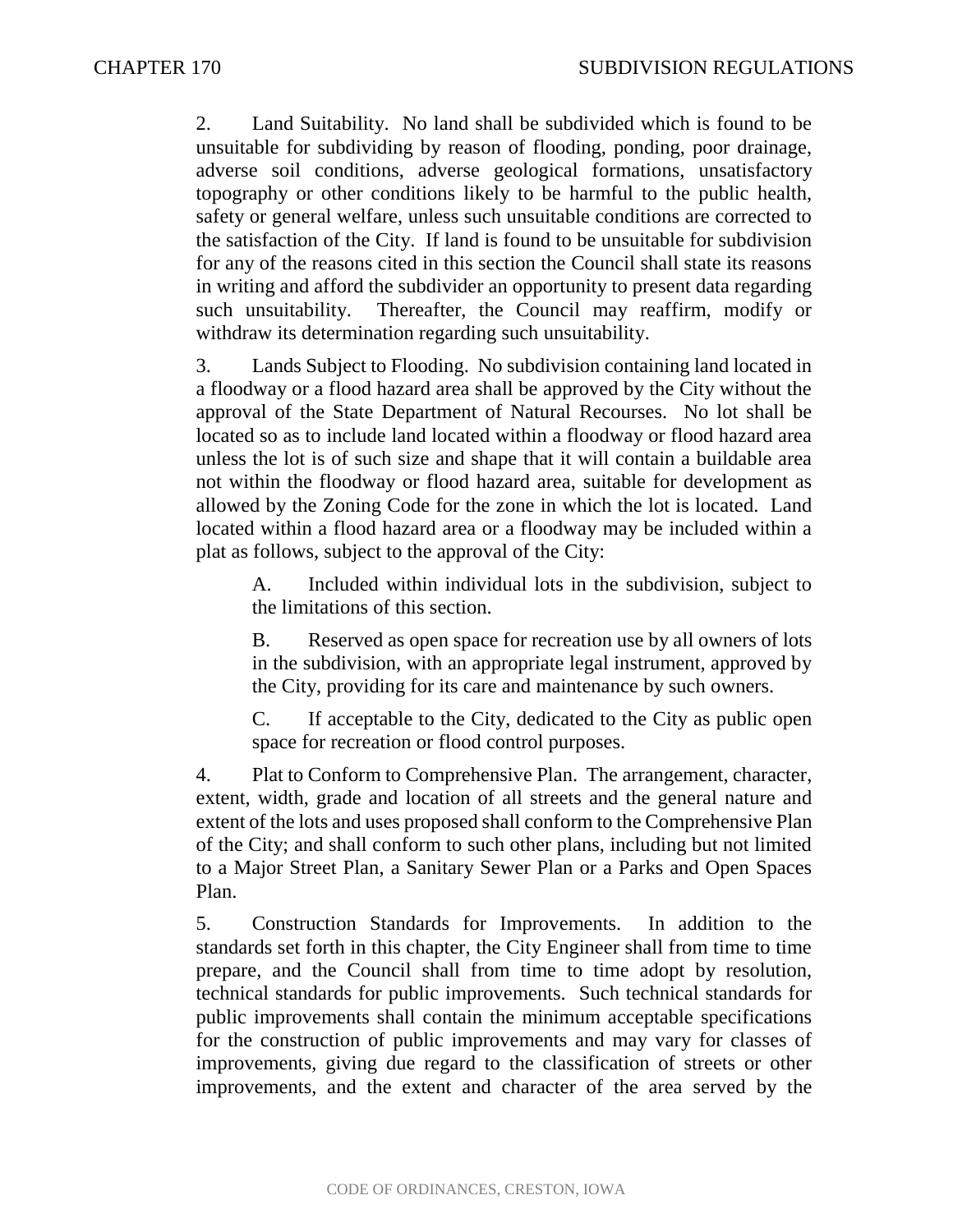improvements. Upon adoption by the Council by resolution, such technical standards for public improvements shall have such force and effect as if they were fully set forth herein.

6. Acreage Subdivisions. Where the parcel of land is subdivided into larger tracts than ordinarily used for building lots, such parcel shall be divided so as to allow for the opening of major streets and the ultimate extension of adjacent minor streets. Easements providing for the future opening and extension of such streets may, at the discretion of the Council, be made a requirement of the plat.

7. Relation to Adjoining Street System. New subdivisions shall make provisions for the continuation of the principal existing streets in adjoining additions (or for their proper projection where adjoining property is not subdivided) insofar as they may be necessary for public requirements. In general, such streets shall be of a width as great as that of the streets so continued or projected but shall not be less than the minimum width requirements.

8. Street Arrangements. The street system shall be so arranged to comply as far as practicable with the major street plan of the City. Streets shall intersect as nearly as possible to a right angle and in no case shall they intersect at less than 60 degrees. No street shall be parallel or approximately parallel to a railroad, unless it is 150 feet or more from the line of the railroad right-of-way. Street jogs with centerline offsets of less than 125 feet shall be avoided.

9. Street Right-of-ways.

A. The widths for all street rights-of-way shall conform with the following table, which refers to street types as designated on the Major Street Plan:

| RIGHT-OF-WAY STREET TYPES  | <b>IN FEET</b>                  |
|----------------------------|---------------------------------|
| <b>State Arterials</b>     | Requirements set by<br>Iowa DOT |
| <b>Regional Arterials</b>  | 80 feet                         |
| <b>Community Arterials</b> | 70 feet                         |
| <b>Collector Streets</b>   | 60 feet                         |
| <b>Minor Streets</b>       | 60 feet                         |

B. The minimum width for streets shall be 60 feet between property lines, except that in cases where the topography or special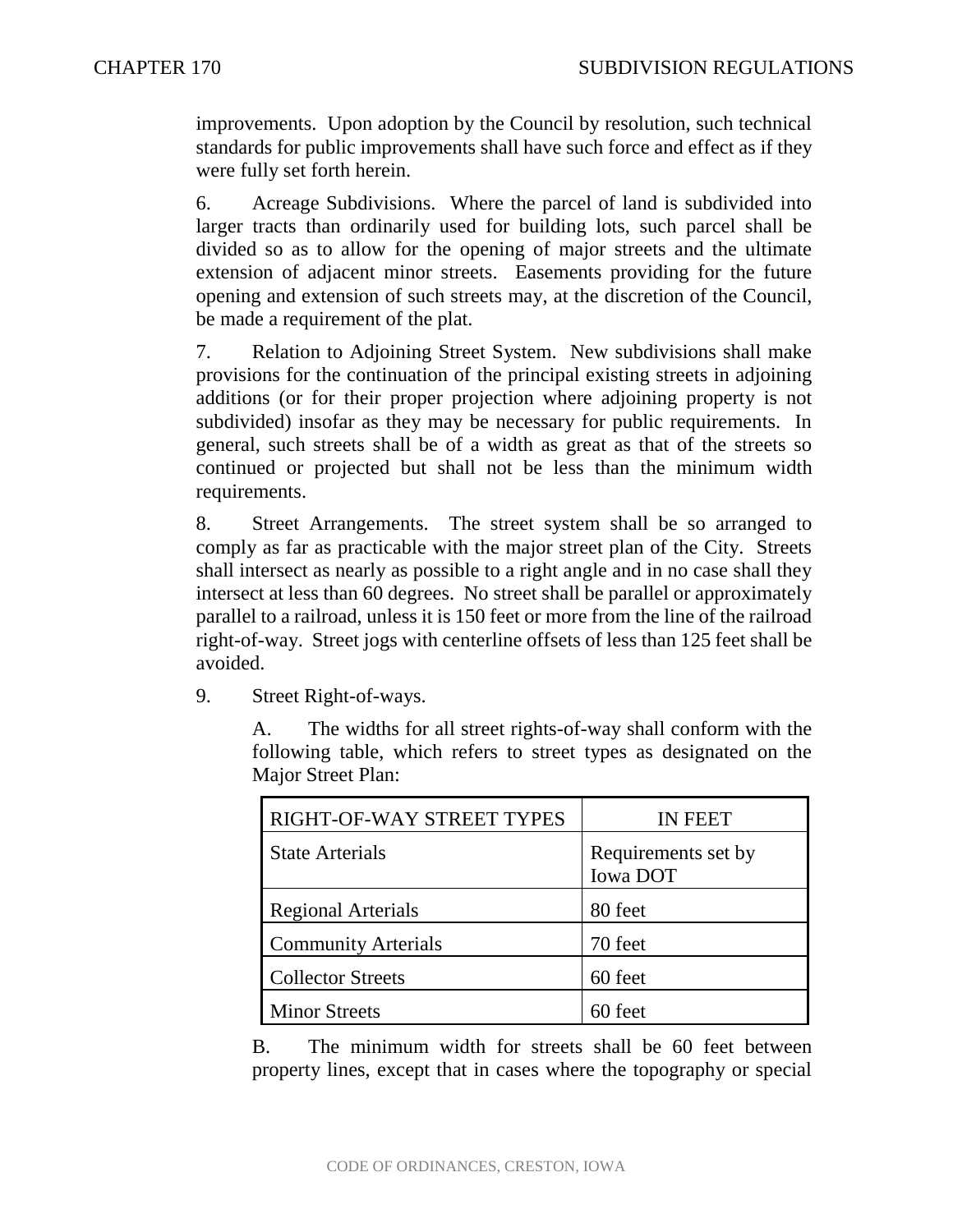conditions make a street of less width more suitable, the Commission and Council may waive the above requirements.

C. Half streets are prohibited, except where essential to the reasonable development of the subdivision in conformity with the other requirements of these regulations; and where the Commission finds it will be practicable to require the dedication of the other half when the adjoining property is subdivided. Wherever a half street is adjacent to a tract to be subdivided, the other half of the street shall be platted with such tract.

10. Street Grades. Street grades, if practical, shall not exceed six percent for all minor streets.

11. Alleys. The minimum width of an alley in a residential block shall be 20 feet (alleys are not recommended for residential districts except under unusual conditions). Alleys will be required in the rear of all business lots and shall be at least 24 feet wide. Dead-end alleys shall be avoided where possible, but if unavoidable shall be provided with adequate turnaround facilities at the dead end.

12. Easements Where There Are No Alleys. Where alleys are not provided, easements of not less than five feet shall be provided on each side of all rear lots and side lines where necessary for poles, wires, conduits, storm and sanitary sewers, gas, water and heat mains. Easements of greater width may be required along lines or across lots where necessary for the extension of main sewers and similar utilities. The subdivider shall consult with the City Engineer and the managers of local utility companies regarding need and location of easements.

13. Places. Where it is desired to subdivide a parcel of land, which because of its size or location does not permit a normal lot or street area, there may be established a "place." Such a place may be in the form of a court, non-connecting street or other arrangement, provided, however, that proper access shall be given to all lots from a dedicated place (street or court). If any dead-end place is more than 250 feet in length, it shall terminate in an open space, preferably circular, having a minimum diameter of 100 feet. Except in unusual instances, no dead-end street or place shall exceed 600 feet in length.

14. Blocks. All blocks shall be required to have a maximum length of 500 feet.

15. Lot Lines. All side lines of lots shall be at right angles to straight street lines or radial to curved street lines, unless a variation to this rule will give a better street and lot plan. Double frontage and reverse frontage lots should be avoided except where essential to provide separation of residential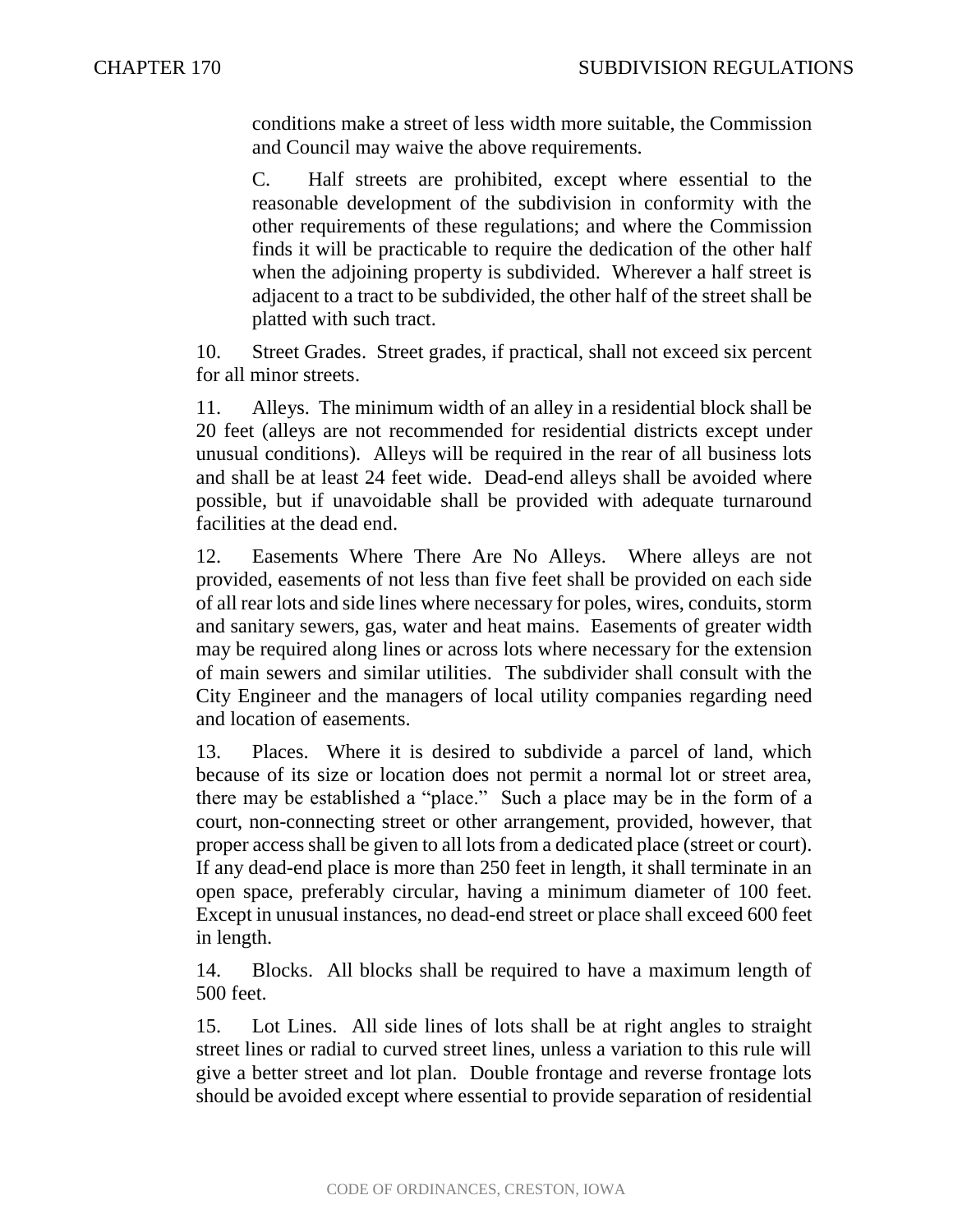development from traffic arteries or to overcome specific disadvantages of topography and orientation. A planting screen easement of at least 10 feet shall be provided along the line of lots abutting such a traffic artery or other disadvantageous use and no right of access shall be provided across said easement.

16. Size and Shape of Lots. Minimum lot size shall be governed by the City Zoning Regulations. Lots shall be conveniently shaped and the depth of lots shall generally not exceed their width by more than 2½ times provided the width is at least 60 feet at the building line. Each lot shall have at least 20 feet of frontage on a street.

17. Corner Lots. Corner lots on major street intersections and at all other points likely to be dangerous shall have a radius of not less than 15 feet at the street corner. On business lots, a chord may be substituted for the circular arc. Corner lots shall not be less than 70 feet in width.

18. Street Names. Streets that are obviously in alignment with others already existing and named shall bear the name of existing streets; otherwise, names shall not duplicate existing street names and names similar to existing street names shall not be permitted.

19. Building Lines. Building lines shall be shown on the plat or included in the owner's statement on all lots whenever the depth of such building lines is greater than those required by the Zoning Code. Provisions shall be made in the owner's statement requiring all enclosed parts of buildings to be set back to such building lines.

20. Character of Development. The Commission and the Council may require that certain minimum regulations regarding type and character of development be incorporated in the owner's statement of plat. Such regulations shall be intended to protect the character and development of the platted subdivision, as well as that of the surrounding development.

21. Easements Along Streams and Water Courses. Whenever any stream or surface water course is located in an area that is being subdivided, the subdivider shall, at his or her own expense, make adequate provisions for the proper drainage of surface water and shall also provide and dedicate to the City an easement along said streams and water courses meeting the approval of the Council.

**170.14 IMPROVEMENTS.** Before the final plat of any subdivision area shall be approved and recorded, the subdivider shall make and install the improvements required in this section. In lieu of final completion of the required improvements, before the final plat is finally approved, the subdivider shall enter into contract with the City to insure the completion of the improvement within a specific time not to exceed 180 days. The performance of said contract shall be secured by the filing of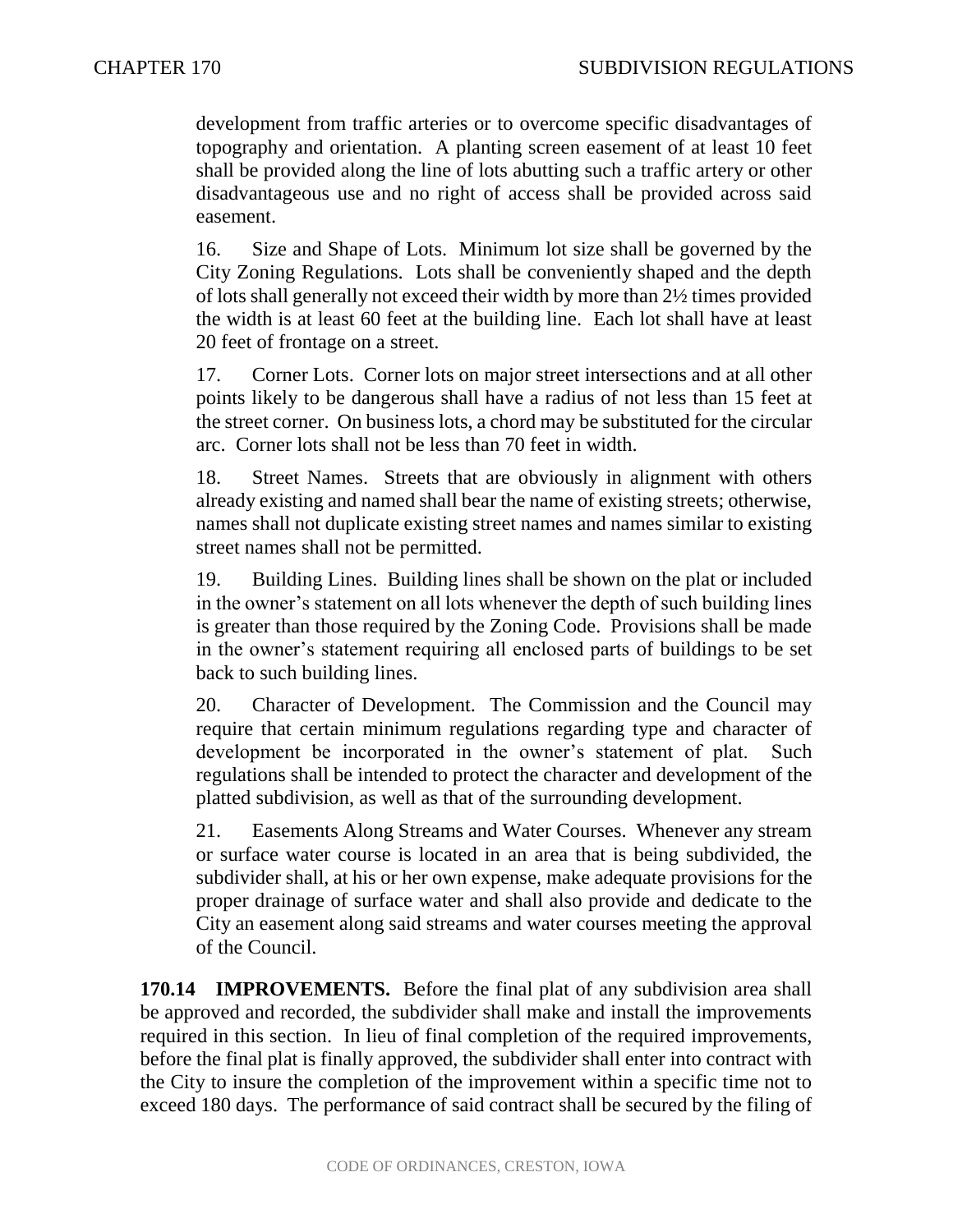a bond (or cash) to be approved by the Council. Said bond or cash shall not be less than the approximate cost of the improvements as estimated by the City Engineer.

1. Street Grading and Surfacing. All streets within any subdivision shall be brought to grade established from the City datum plane. All street surfaces shall conform in width with the following table which refers to street types as designated on the Major Street Plan.

| <b>MINIMUM WIDTHS OF STREETS</b> |                                            |
|----------------------------------|--------------------------------------------|
| <b>STREET TYPE</b>               | <b>STANDARDS</b>                           |
| <b>State Arterials</b>           | Requirements set by the<br><b>Iowa DOT</b> |
| <b>Regional Arterials</b>        | 24 to 48 feet plus curbs                   |
| <b>Community Arterials</b>       | 24 to 48 feet plus curbs                   |
| <b>Collector Streets</b>         | 30 feet plus curbs                         |
| <b>Minor Streets</b>             | 28 feet plus curbs                         |
| Cul-de-sac                       | 45 feet minimum radius<br>plus curb        |

All streets shall be paved with at least six (6) inches of concrete or equivalent as approved by the Council after receiving the report and recommendation of the City Engineer. All streets shall have integral curb and gutter according to the City Engineer's specifications. The Planning and Zoning Commission, upon application by the subdivider and appropriate review and approval by the City Engineer, may consider alternative street construction.

*(Ord. 97-20 - Oct. 97 Supp.)*

2. Water Service. The subdivider shall connect with the public water main and provide water connections to each lot in accordance with the standards and procedures established by the City Waterworks. The cost of construction of all such water mains and connections with existing public water mains shall be paid by the subdivider.

3. Sanitary Sewers. The subdivider shall connect or provide for the connection with sanitary sewers and shall provide within the subdivision the sanitary sewer system required to make the sewer accessible to each lot in the subdivision. The cost of all such sanitary sewers shall be borne by the subdivider. Said sanitary sewer system shall be approved by the Council and the Board of Health of the State and the construction thereof shall be subject to the supervision of the City Engineer.

4. Storm Sewers. The subdivider shall be required to construct storm sewers in accordance with Chapter 2, Storm Water Management and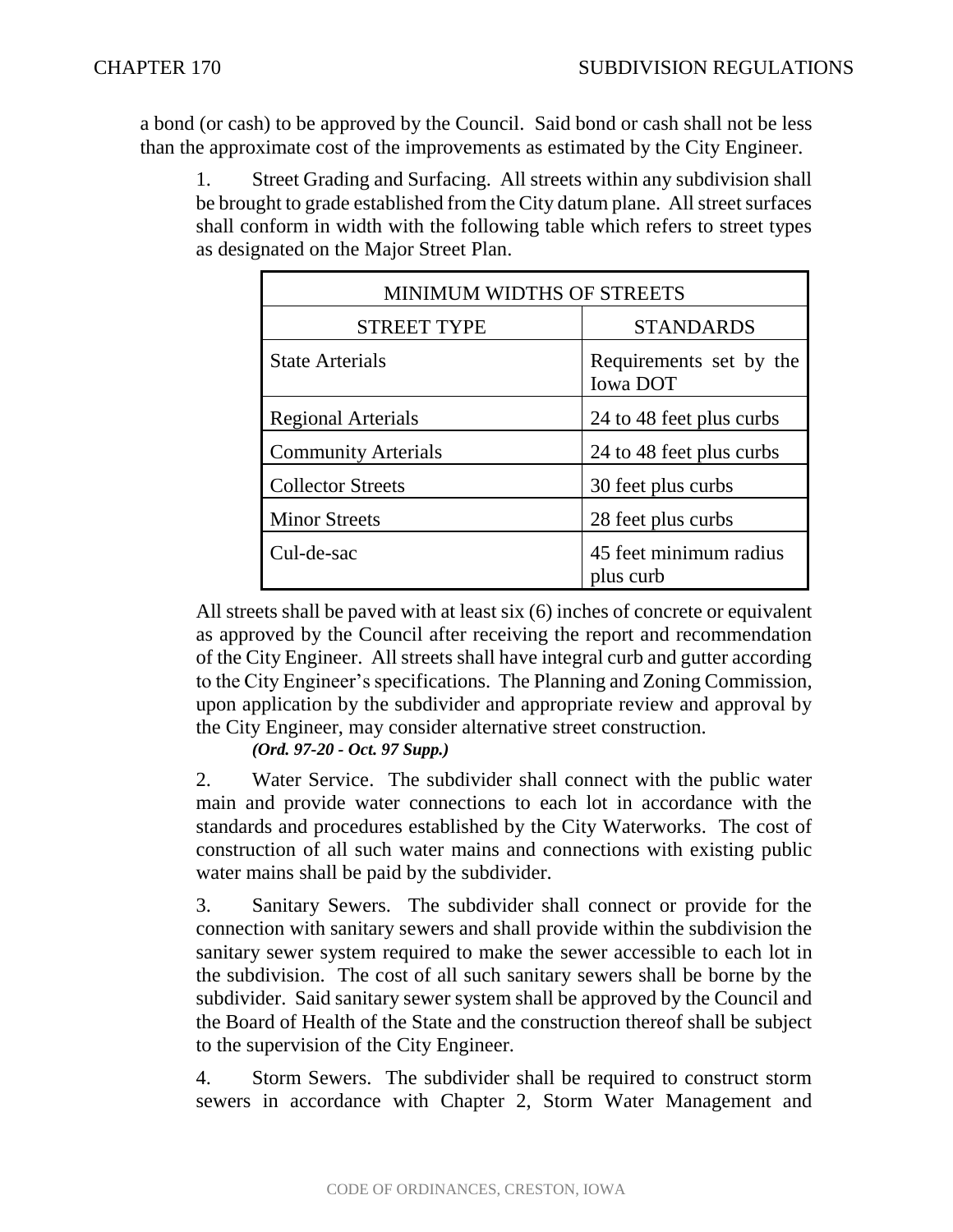Drainage for public improvements of the 2005 edition or latest edition of the *Iowa State-wide Urban Design Standards (SUDAS)* in each development. *(Ord. 05-82 – Apr. 05 Supp.)*

5. Engineering. The City shall not be responsible for engineering costs associated with new development. All the above mentioned facilities constructed under the provisions of this chapter shall be inspected and shall be subject to the approval of the City Engineer or a representative of the City acting in the capacity of City Engineer and the subdivider shall reimburse the City for all costs of inspection. All material used shall be required to meet all of the following standards: American Association of State Highway Officials, American Society for Testing Materials, American Waterworks Association and Iowa Highway Commission specifications.

6. Off-street Parking. Each lot shall have off-street parking facilities.

7. Other Improvements. The Council may also require certain other improvements such as sidewalks and any other accessories normally found in residential areas.

8. The subdivider shall be required to construct all public improvements in accordance with the 2005 edition or latest edition of the *Iowa State-wide Urban Design Standards (SUDAS)* in each development. *(Ord. 05-83 – Jul. 05 Supp.)*

**170.15 PLATS SITUATED OUTSIDE THE CITY.** All additions, subdivisions and resubdivisions of property situated within two (2) miles, as provided in Section 354.9 of the Code of Iowa, from the corporation limits of the City which require action by the Commission and Council shall comply with the foregoing regulations. The owner's statement of plat shall include a statement to the effect that all buildings to be erected on any of the lots shall be constructed in accordance with the Zoning Code of the City.

**170.16 CHANGES AND AMENDMENTS.** Any of the provisions of this chapter may be changed and amended at any time by the Council; provided, however, such changes or amendments shall first be submitted to the Commission for report and recommendations, and shall not be effective until after the Council has held a public hearing thereon. Notice of any such public hearing shall be given by publication of a newspaper having general circulation in the City and shall be published at least 15 days prior to the date fixed for public hearing thereon.

**170.17 VARIANCES.** Where in the case of a particular proposed subdivision, it can be shown that strict compliance with the requirements of this ordinance would result in extraordinary hardship to the subdivider, the Council may vary, modify or waive the requirements so that substantial justice may be done and the public interest secured. Provided, however, such variance, modification or waiver will not